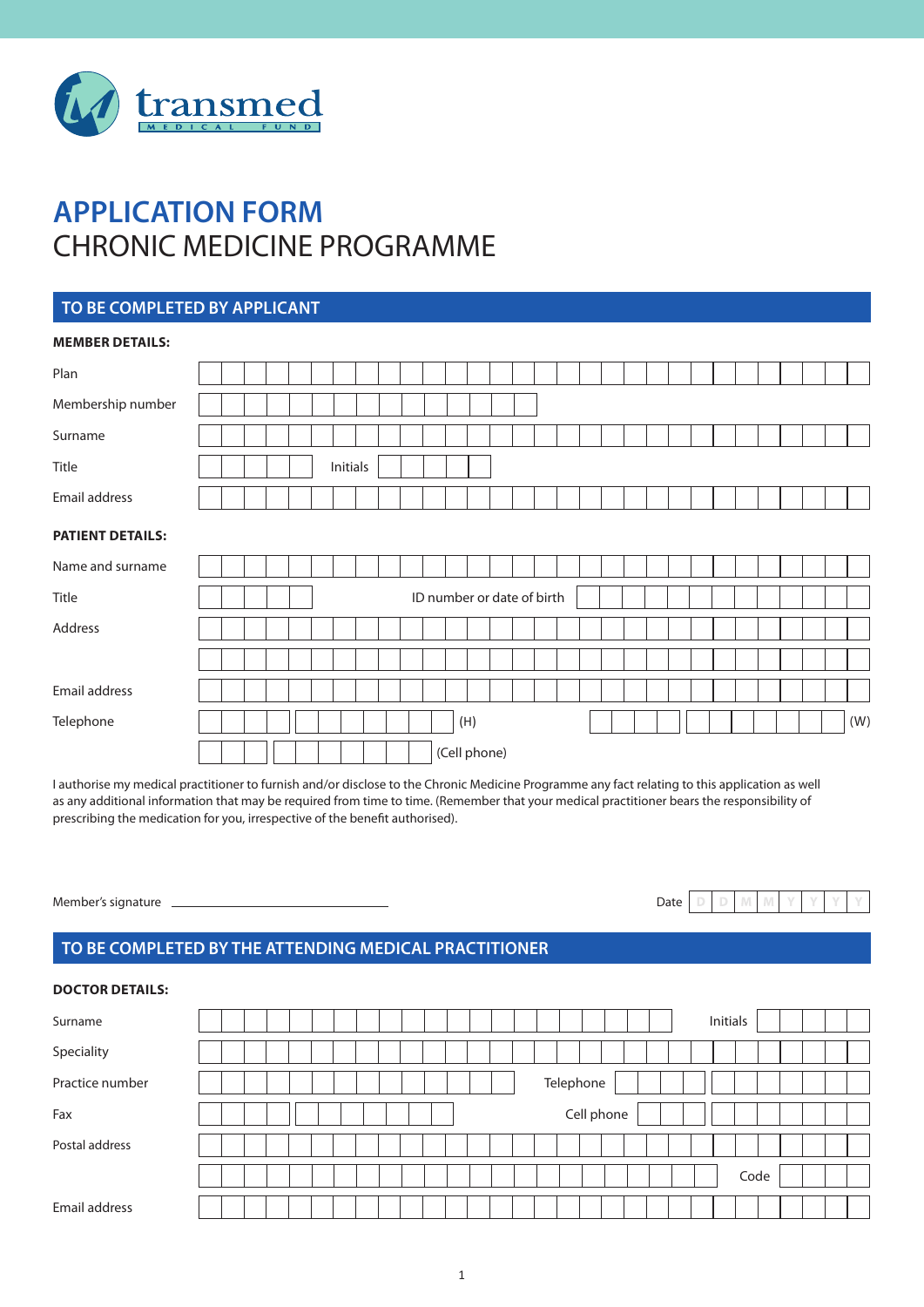# **TO BE COMPLETED BY THE ATTENDING MEDICAL PRACTITIONER (CONTINUED)**

| <b>ASSOCIATED SPECIALIST DETAILS:</b> |                                                                      |
|---------------------------------------|----------------------------------------------------------------------|
| Name                                  |                                                                      |
| Practice number                       | Speciality                                                           |
| <b>CLINICAL EXAMINATION:</b>          |                                                                      |
| Gender<br>M                           | Weight<br><b>Blood pressure</b><br>Height<br>F<br>kg<br>cm           |
| Smoking                               | <10 per day<br><10 per day<br>Ex-smoker<br>Never                     |
| Exercise                              | >3 hours per week<br><1 hour per week<br>1-3 hours per week<br>Never |
| Allergies                             | Sulphonamides<br>Penicillin<br>Aspirin                               |
|                                       | Other                                                                |

#### **The Chronic Medicine Programme requires certain special investigations to expedite the chronic authorisation process. This includes, but is not limited to, the following:**

| » Angiotensin receptor blockers (ARBs):            | <b>Motivation</b>                               |
|----------------------------------------------------|-------------------------------------------------|
| » Bisphosphates and other agents for osteoporosis: | Bone mineral density and motivation             |
| » Chronic obstructive airways disease:             | Lung function tests                             |
| » Chronic renal failure:                           | Creatinine clearance/glomerular filtration rate |
| » Haemophilia:                                     | Factors VIII and IX blood levels                |
| » Hyperlipidaemia:                                 | Lipogram*                                       |
| » Long-acting insulin analogues, glitazones:       | $HbA_{1c}$ and motivation                       |

\* In primary prevention patients requesting lipid-modifying therapy (e.g. statins), reimbursement is reserved for patients with a greater than 20% risk of an acute clinical coronary event within the next 10 years, as calculated by the Framingham Risk Calculation and in accordance with locally and internationally accepted treatment guidelines.

Please indicate below where you agree to a generic substitution and provide your preferred medication name. Chronic medicine is subject to generic reference pricing.

#### **MEDICATION PRESCRIBED (PLEASE USE BLOCK LETTERS)**

| $ICD-10$ | Detailed diagnosis and | Name (trade name or |     | Generic<br>substitution | Strength    | <b>Directions</b> | Date                  | Type and date of     |
|----------|------------------------|---------------------|-----|-------------------------|-------------|-------------------|-----------------------|----------------------|
| code/s   | date of diagnosis      | generic equivalent) | Yes | <b>No</b>               | (e.g. 50mg) | (e.g. 2tds)       | medication<br>started | investigation/report |
|          |                        |                     |     |                         |             |                   |                       |                      |
|          |                        |                     |     |                         |             |                   |                       |                      |
|          |                        |                     |     |                         |             |                   |                       |                      |
|          |                        |                     |     |                         |             |                   |                       |                      |
|          |                        |                     |     |                         |             |                   |                       |                      |
|          |                        |                     |     |                         |             |                   |                       |                      |
|          |                        |                     |     |                         |             |                   |                       |                      |
|          |                        |                     |     |                         |             |                   |                       |                      |
|          |                        |                     |     |                         |             |                   |                       |                      |

| Membership no. |  |  |  |  |  |  |  |  |  |  |  |  |  | Doctor's practice no. |
|----------------|--|--|--|--|--|--|--|--|--|--|--|--|--|-----------------------|
|----------------|--|--|--|--|--|--|--|--|--|--|--|--|--|-----------------------|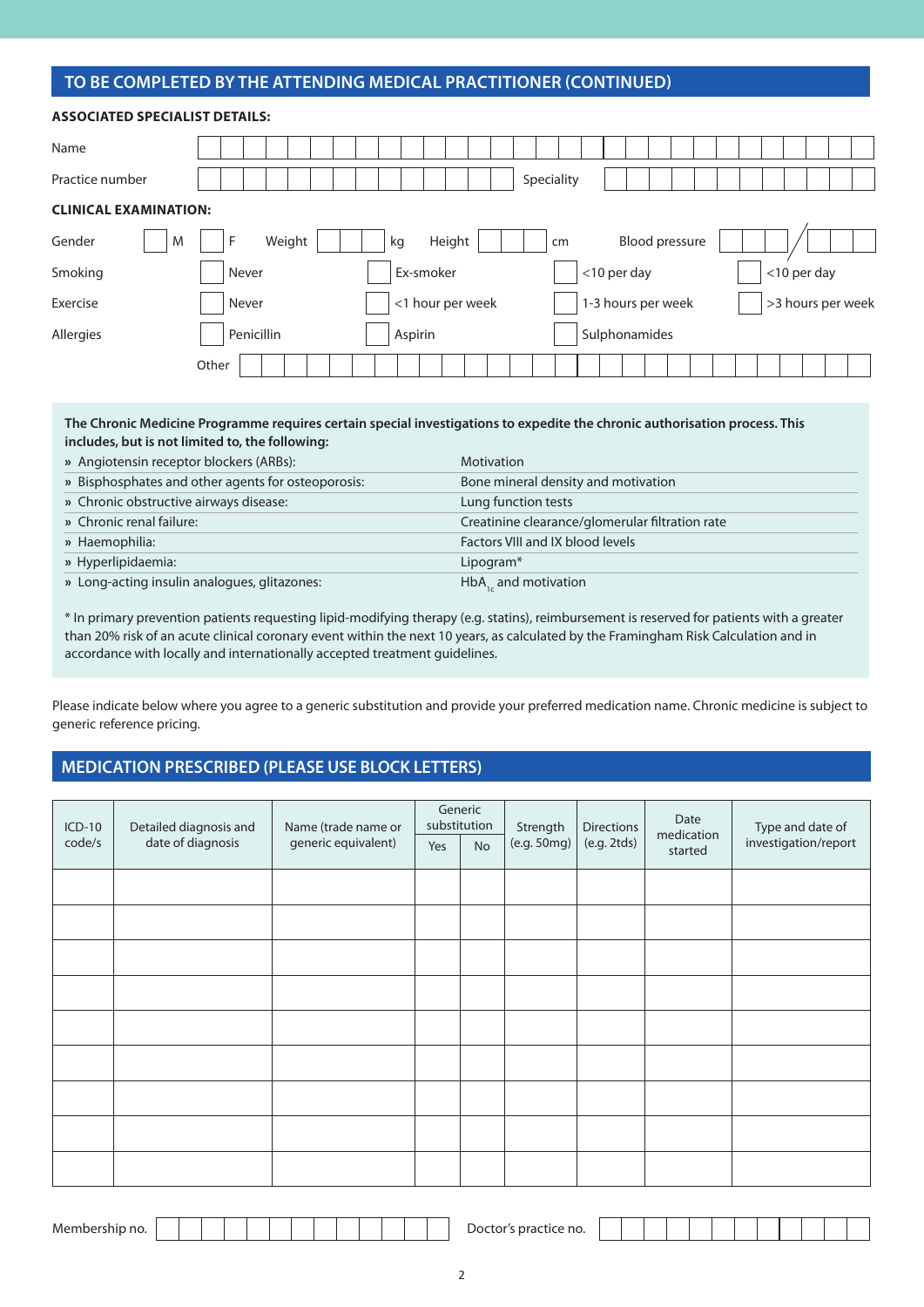#### **MEDICATION STOPPED (PLEASE USE BLOCK LETTERS)**

| $ICD-10$<br>code/s | Diagnosis | Name (trade name or<br>generic equivalent) | Strength<br>(e.g. 50mg) | Directions<br>(e.g. 2tds) | Date medication<br>stopped |
|--------------------|-----------|--------------------------------------------|-------------------------|---------------------------|----------------------------|
|                    |           |                                            |                         |                           |                            |
|                    |           |                                            |                         |                           |                            |
|                    |           |                                            |                         |                           |                            |
|                    |           |                                            |                         |                           |                            |
|                    |           |                                            |                         |                           |                            |
|                    |           |                                            |                         |                           |                            |
|                    |           |                                            |                         |                           |                            |
|                    |           |                                            |                         |                           |                            |

## **PRESCRIBED MINIMUM BENEFITS**

If your patient has one or more of the following chronic conditions, he or she may qualify for additional services. Please indicate which condition/s he or she has by placing an "X" next to the applicable condition.

| Addison's disease                      | Crohn's disease          | Hypertension                 |
|----------------------------------------|--------------------------|------------------------------|
| Asthma                                 | Diabetes insipidus       | Hypothyroidism               |
| Bipolar mood disorder                  | Diabetes mellitus type 1 | Multiple sclerosis           |
| <b>Bronchiectasis</b>                  | Diabetes mellitus type 2 | Parkinson's disease          |
| Cardiac failure                        | Dysrhythmias             | <b>Rheumatoid arthritis</b>  |
| Cardiomyopathy disease                 | Epilepsy                 | Schizophrenia                |
| Chronic obstructive pulmonary disorder | Glaucoma                 | Systemic lupus erythematosus |
| Chronic renal disease                  | Haemophilia              | Ulcerative colitis           |
| Coronary artery disease                | Hyperlipidaemia          |                              |

## **CONSENT**

I hereby acknowledge that the Fund has appointed Momentum Health Solutions (Pty) Ltd as the administrator of the programme and that any prescribed medical treatment shall be the sole responsibility of my medical practitioner. I understand that the information provided on this form shall be treated as confidential and will not be used or disclosed except for the purpose for which it has been obtained.

I hereby give my consent to Momentum Health Solutions and its staff to obtain my special personal information (i.e. health and biometric) from my healthcare providers (pharmacy, pathology, medical doctor and radiology) to assess my medical risk and enrol me on the programme and to use such information to my benefit. I understand and agree that special personal information relevant to my current state of health can be disclosed to third parties for the purpose of scientific, epidemiological and/or financial analysis without disclosure of my identity.

Whilst Momentum Health Solutions undertakes to take all reasonable precautions to uphold the confidentiality of information disclosed to it, I am aware that the Fund and practitioner (where necessary) shall also gain access to the same information. I shall therefore not hold Momentum Health Solutions liable for any claims by me or my dependants arising from any unauthorised disclosure of my special personal information to other parties.

*Continued overleaf »*

| Meml<br>no. י<br>)വ<br>nrar<br>.<br>m<br>по.<br>___ |
|-----------------------------------------------------|
|-----------------------------------------------------|